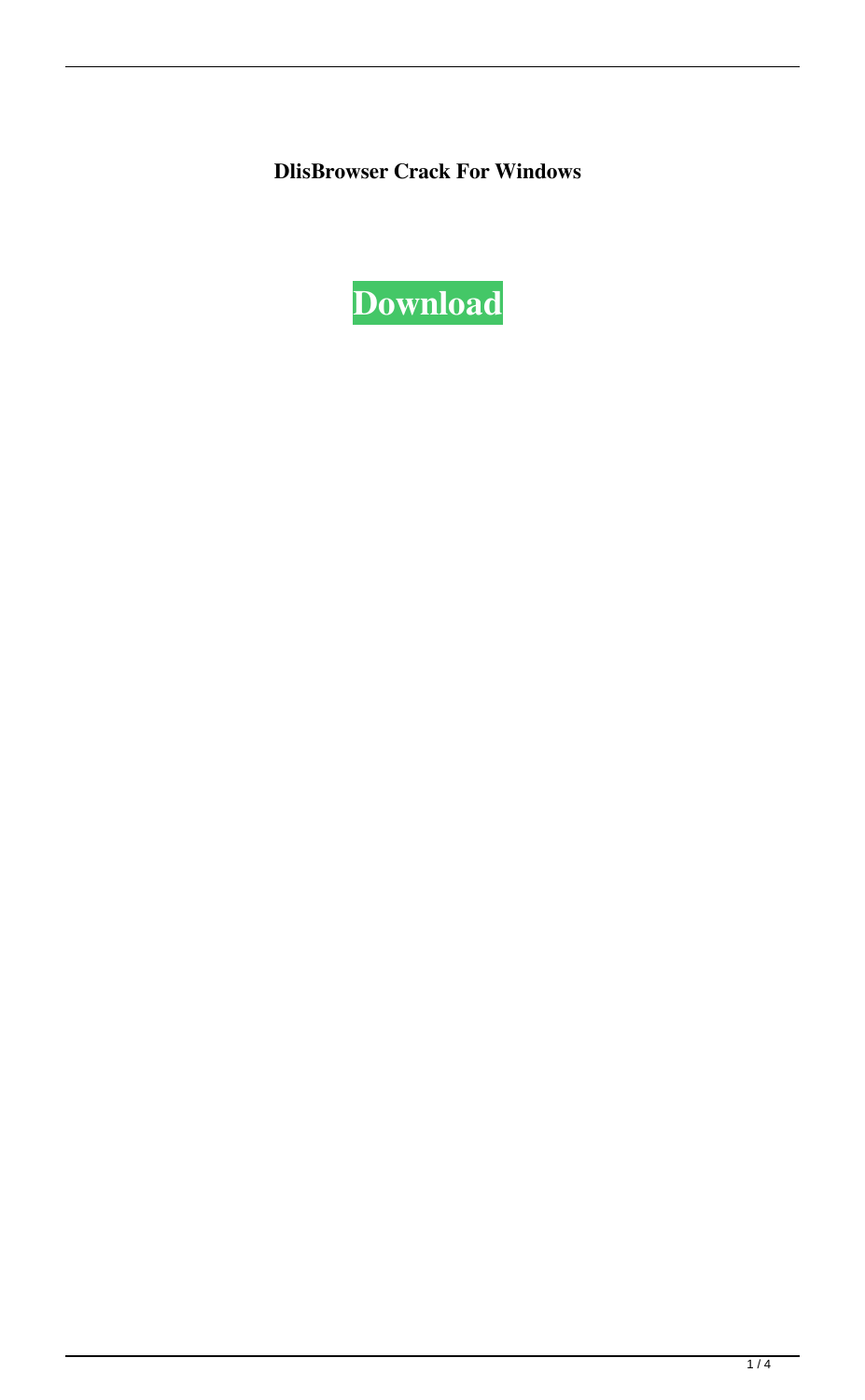## **DlisBrowser Torrent (Activation Code)**

DlisBrowser Cracked Version is a software application to allow viewing the contents of data files like LAS, LIS and DLIS. Geophysical logs are records with large size and format complexity. When reading data files it is possible to skip some records and examine only relevant parts. This software shows all the records in a convenient form and allows to locate the relevant sections of data in order to extract it. DlisBrowser Crack Free Download is a professional software developed for viewing and analyzing log data. It can read and view data with logical records. There is a possibility to search through all data records in a convenient form and to extract relevant parts of data. DlisBrowser supports LAS, LIS and DLIS log format. DlisBrowser is simple to use. It can be easily installed and run under Windows 98/Windows 2000/Windows XP. The program is about 2 MB in size and requires a computer with about 3 GB of available memory. DlisBrowser supports internal file edition (duplicate, back up, etc.). DlisBrowser can export the data records in the original data format or in a special data format which can be read by the programs like DllisTools (v3.0). DlisBrowser can also save all viewed records in any file format. DlisBrowser supports LIS (LOGICAL INFORMATION SET), LAS (LOGICAL ANALYSIS SET) and DLIS (DATALOGIC INFORMATION SET) log data. DlisBrowser is a Windows only product, free to use. DlisBrowser Sources: Main interface of the program was created in Delphi 7. All source codes are written in Delphi and Visual Basic for Application (VBA). DlisBrowser uses MathRT for real time rendering of log data (3D). MathRT is a software application for rendering complex 3D objects on computer screens and graphical devices. The main area of the application is a LIS or a LAS file. To view the contents of a LIS or a LAS file, DlisBrowser loads a specific header record which contains information about total number of data records (including auxiliary records) and the number of logical records in a file. There is no information about number of Data Records (type 0), Information Records (type 34), Data Format Specification Record (type 64) and any other records (they are usually not shown in DllisBrowser) in a header record. In a L

## **DlisBrowser Crack + With Key X64**

A Macro Program is a set of byte instructions which defines how to process various numbers, strings, and other data items. When multiple byte items are read from one or more files, they are stored in a "Buffer". If the Buffer stores more than the number of byte items specified by the macro, a Macro Error will be detected. Macro Programs are designed to be used with other programs in a library. The user need not program the macro. The programmer just needs to define it. The macro is stored in an array of type INT. If the macro array is too small to store the macro, a long-type macro is used. A Macro Variable is a type of variable which may store a macro, a string, an array of bytes or a pointer. macro { size: #bytes } item Array of bytes. item is assigned the byte array. Error if data is not stored in this amount. macro { size: #bytes } items Array of bytes. item is assigned the first byte array. Macro Variable can be used in a macro program. size is the byte length of the array. Maximum length of the array is 8191 bytes. macro { size: #bytes } item { size: #bytes } Array of bytes. item is assigned the byte array. Macro Variable can be used in a macro program. size is the byte length of the array. Maximum length of the array is 8191 bytes. macro { size: #bytes } items { size: #bytes } Array of bytes. item is assigned the first byte array. Macro Variable can be used in a macro program. size is the byte length of the array. Maximum length of the array is 8191 bytes. - macro { size: #bytes } item { size: #bytes } Array of bytes. item is assigned the byte array. Macro Variable can be used in a macro program. size is the byte length of the array. Maximum length of the array is 8191 bytes. - macro { size: #bytes } items { size: #bytes } Array of bytes. item is assigned the first byte array. Macro Variable can be used in a macro program. size is the byte length of the array. Maximum length of the array is 8191 bytes. - macro { size: #bytes 81e310abbf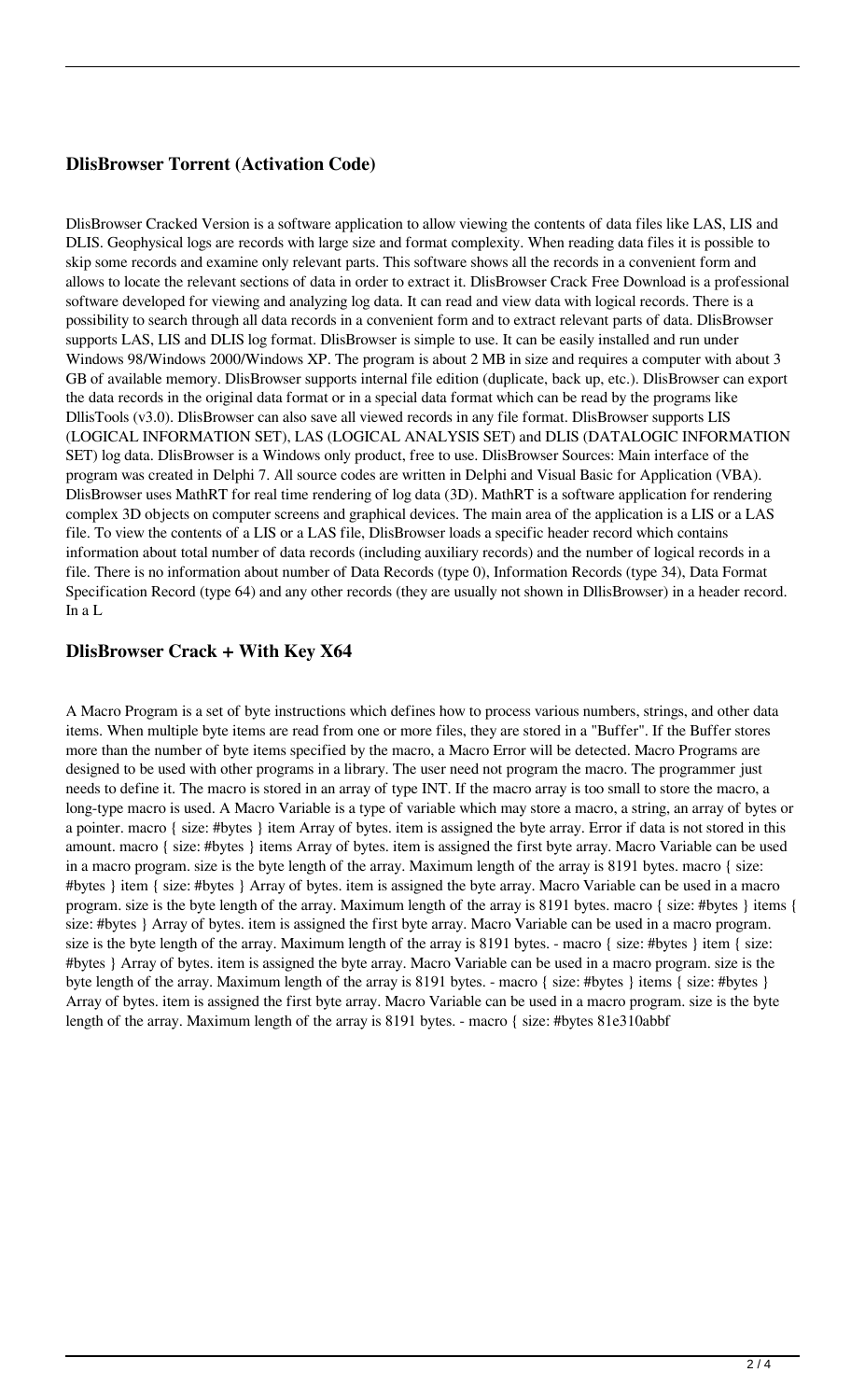### **DlisBrowser Crack +**

■ DLIS (RP66) files and binary DLLIS files can be viewed with DlisBrowser and other application provided by owner. ■ Only DLIS files supporting the TAR format are allowed to be viewed. ■ DLIS files (RP66) and binary DLIS files with extension ".r66" are allowed to be viewed. **a** Stored data compression of DLIS files (RP66) and binary DLIS files is not supported. **■ FHLR/HDR+FIRM/DFF** records of RP66 files cannot be viewed with DlisBrowser. ■ DLLIS files can be viewed with DlisBrowser. **■ DLLIS** files cannot be viewed with an ASCII editor. ■ DLIS files cannot be viewed with special application.  $\Box$  DLIS files cannot be copied with DlisBrowser.  $\Box$  DlisBrowser does not support full structures of LIS files like: DCAR (data control arc), PAT (programming arc) and SCAR (segment control arc) records. DlisBrowser Features: **a** Allows to view the full structure of DLIS and binary DLIS files with a convenient form.  $\mathbb{R}$  Allows to copy and save the viewed file.  $\mathbb{R}$  Allows to open the viewed file in another software and view the full structure.  $\mathbb{Z}$  Allows to display a file content in form specific for this record.  $\mathbb{Z}$  Allows to view the record in list or form specific for this record.  $[2]$  Allows to show the record with color highlighting.  $[2]$  Allows to view the record as ASCII character.  $\mathbb{Z}$  Allows to display the data and metadata in form specific for this record.  $\mathbb{Z}$  Allows to view the record data stored in various data format codes. **a** Allows to view the record as numeric, date and time, text and other form specific for this record.  $\mathbb{Z}$  Allows to show the record as a graphical data flow line.  $\mathbb{Z}$  Allows to show the record as an image, e.g. using TIF or JPEG format codes.  $[$  Allows to specify a data format and to display the record as image.  $[$ Allows to view the record in BMP format.  $\mathbb{Z}$  Allows to view the record in JPEG format.  $\mathbb{Z}$  Allows to

### **What's New In DlisBrowser?**

DlisBrowser is a software application developed to allow users to view geophysical log data files. Text format files like LAS can be viewed using any ASCII editor; its simple specification allows easy understanding their content. Binary formats files like LIS and DLIS (RP66) cannot be viewed with a text editor. These formats are very complex, so it is difficult to understand their content with a hex editor. DlisBrowser allows to view full structure of LIS and DLIS files in a convenient form showing all logical records comprising the files including auxiliary records which are usually not shown by special processing programs. DlisBrowser shows the logical records in a convenient form as an hierarchical tree. Each record is shown as a branch which contains other branches, e.g. Reel Header Logical Record (RHLR) contains multiple Tape Header Logical Records (THLR), each THLR contains multiple File Header Logical Record (FHLR), each FHLR may contain Information Records (type 34), Data Format Specification Record (type 64), Data (type 0) and other records comprising FHLR. The content of each record is shown in another window in form specific for this record. If a record may contain data in various representation codes, for designating them data are printed in different colors. Limitations: **□ 20 days trial DorisReader is a software application designed to display Open Geospatial** Consortium (OGC) formats for use in rendering geospatial data (e.g., GML, GeoRSS, GeoJSON, etc.). DorisReader can be used to display map and vector data from a variety of sources, including PostGIS and GeoJSON. It supports both tiled and non-tiled data sets as well as setting the display resolution. It can also be used to load databases of points, lines, polygons and multi-geometries (including multipolygons) to display over the map, either as a layer or as vector data rendered as an overlay. Usage: **□** 30 days trial DorisViewer is a software application designed to display Open Geospatial Consortium (OGC) formats for use in rendering geospatial data (e.g., GML, GeoRSS, GeoJSON, etc.). DorisViewer can be used to display map and vector data from a variety of sources, including PostGIS and GeoJSON. It supports both tiled and non-tiled data sets as well as setting the display resolution. It can also be used to load databases of points, lines, polygons and multi-geometries (including multipolygons) to display over the map, either as a layer or as vector data rendered as an overlay. Usage:  $\mathbb{Z}$  30 days trial Dogfish Server - a reverse proxy and session